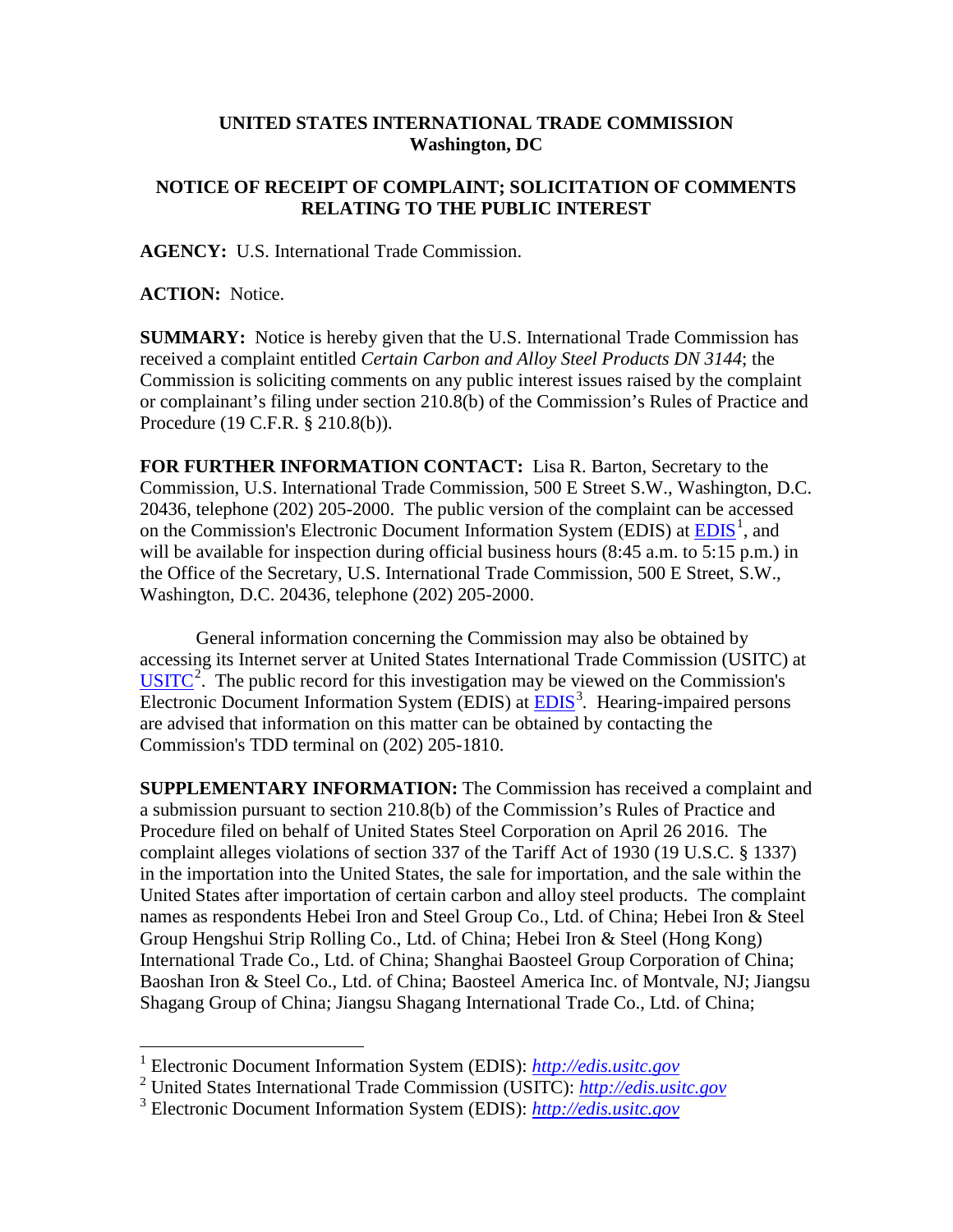Anshan Iron and Steel Group of China; Angang Group International Trade Corporation of China; Angang Group Hong Kong Co., Ltd. of China; Wuhan Iron and Steel Group Corp. of China; Wuhan Iron and Steel Co., Ltd. of China; WISCO America Co., Ltd. of Newport Beach, CA; Shougang Group of China; China Shougang International Trade & Engineering Corporation of China; Shandong Iron and Steel Group Co., Ltd. of China; Shandong Iron and Steel Co., Ltd. of China; Jigang Hong Kong Holdings Co., Ltd. of China; Jinan Steel International Trade Co., Ltd. of China; Magang Group Holding Co. Ltd. of China; Maanshan Iron and Steel Co., Ltd. of China; Bohai Iron and Steel Group of China; Tianjin Pipe (Group) Corporation of China; Tianjin Pipe International Economic & Trading Corporation of China; TPCO Enterprise Inc. of Houston, TX; TPCO America Corporation of Gregory, TX; Benxi Steel (Group) Co., Ltd. of China; Benxi Iron and Steel (Group) International Economic and Trading Co., Ltd. of China; Hunan Valin Steel Co., Ltd. of China; Hunan Valin Xiangtan Iron and Steel Co., Ltd. of China; Tianjin Tiangang Guanye Co., Ltd. of China; Wuxi Sunny Xin Rui Science and Technology Co., Ltd. of China; Taian JNC Industrial Co., Ltd. of China; EQ Metal (Shanghai) Co., Ltd. of China; Kunshan Xinbei International Trade Co., Ltd of China; Tianjin Xinhai Trade Co., Ltd. of China; Tianjin Xinlianxin Steel Pipe Co. Ltd. of China; Tianjin Xinyue Industrial and Trade Co., Ltd. of China; and Xian Linkun Materials (Steel Pipe Supplies) Co., Ltd. of China. The complainant requests that the Commission issue a limited exclusion order, general exclusion order, cease and desist orders and impose a bond upon respondents' alleged infringing articles during the 60-day Presidential review period pursuant to 19 U.S.C. § 1337(j).

Proposed respondents, other interested parties, and members of the public are invited to file comments, not to exceed five (5) pages in length, inclusive of attachments, on any public interest issues raised by the complaint or section 210.8(b) filing. Comments should address whether issuance of the relief specifically requested by the complainant in this investigation would affect the public health and welfare in the United States, competitive conditions in the United States economy, the production of like or directly competitive articles in the United States, or United States consumers.

In particular, the Commission is interested in comments that:

- (i) explain how the articles potentially subject to the requested remedial orders are used in the United States;
- (ii) identify any public health, safety, or welfare concerns in the United States relating to the requested remedial orders;
- (iii) identify like or directly competitive articles that complainant, its licensees, or third parties make in the United States which could replace the subject articles if they were to be excluded;
- (iv) indicate whether complainant, complainant's licensees, and/or third party suppliers have the capacity to replace the volume of articles potentially